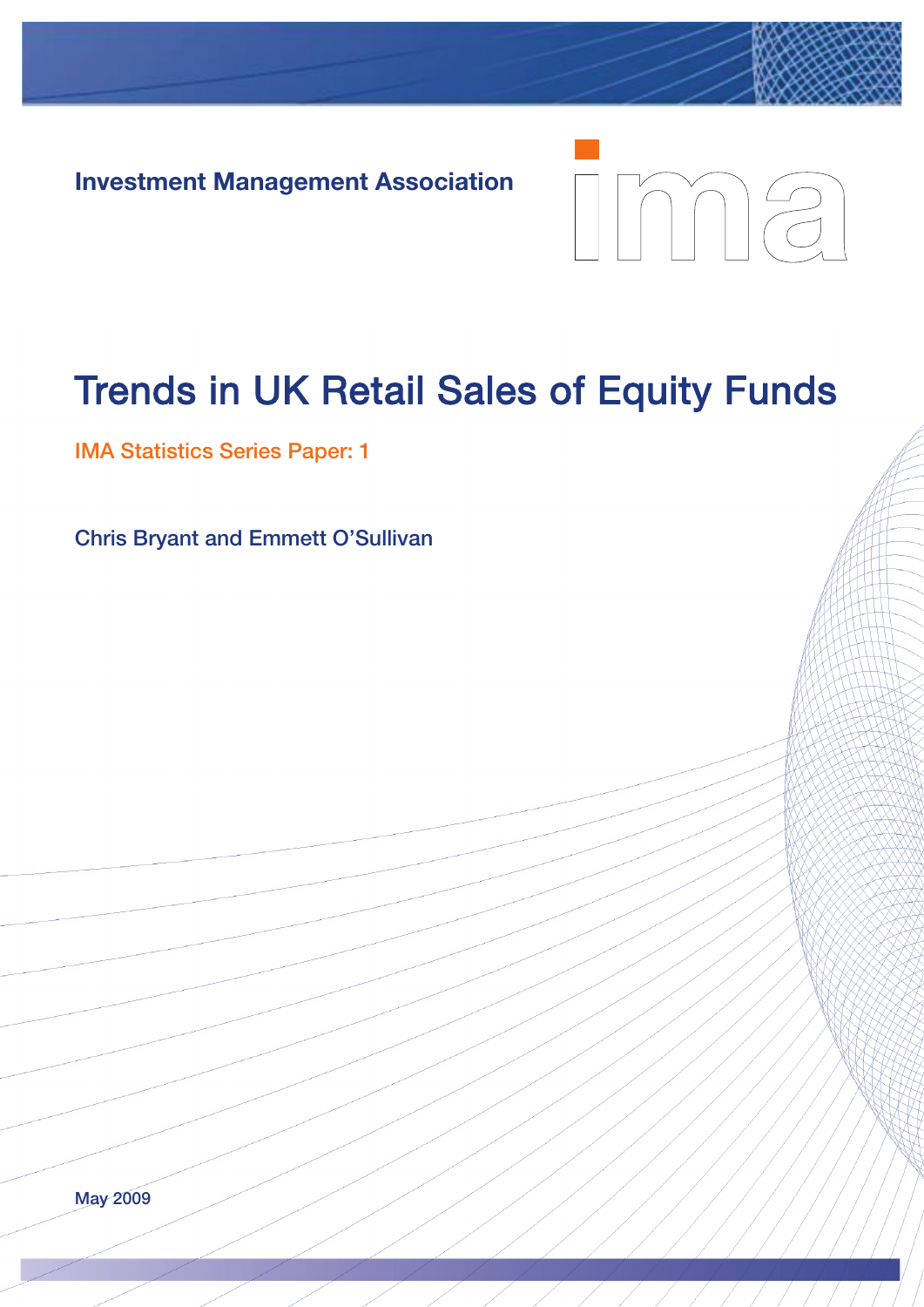## **CONTENTS**

Trends in UK Retail Sales of Equity Funds

#### Introduction

1. Net Retail Investment Into Funds Since 1992

*Equity Funds Strongly Favoured in the 1990s Aftermath of the Dotcom Boom Retail Investors Make Broader Choices The Longer Perspective*

- 2. Gross Sales and Re-purchases of Retail Funds
- 3. Investment in Funds in Previous Recessions
- 4. European Trends
- 5. Conclusion
- Appendix 1 Definition of Assets
- Appendix 2 Note on Asset Breakdown of Investor Choices

© Investment Management Association (2009). All rights reserved. No reproduction without permission of IMA.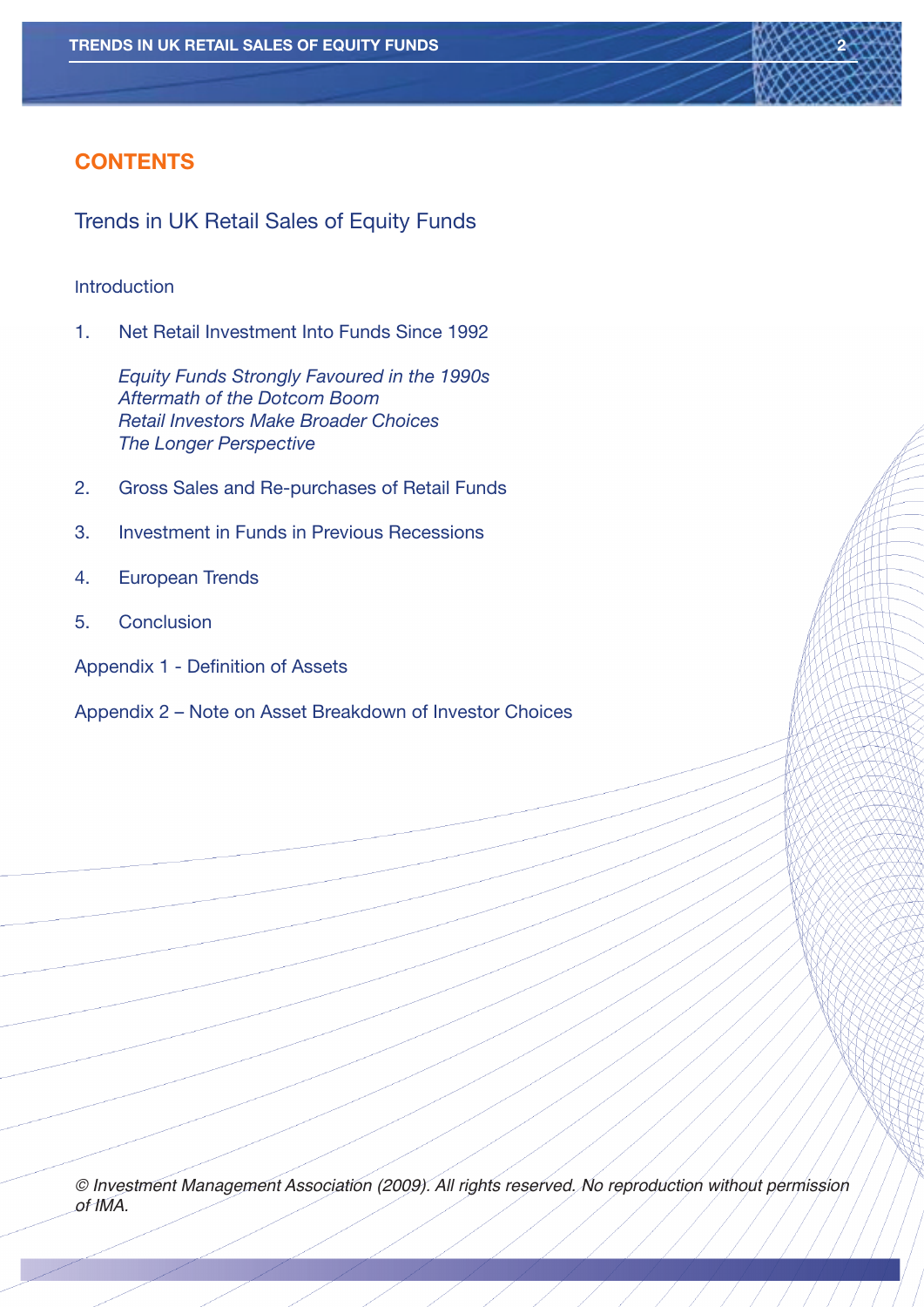

This paper reviews trends in UK retail investors' appetite for equity funds and concludes that, whilst retail investors have diversified their fund portfolios in recent years to a greater extent than previously, and perhaps become more cautious, they are hardly shunning equities.

Retail investors still hold around two-thirds of their fund investments in equity funds and have invested substantial new amounts in recent years - despite the often difficult investment climate as stockmarket values have fluctuated substantially.

Last year's exceptionally difficult time in the equities market saw a small net retail outflow from equity funds – the first since 1992. But it was a very small one compared to the size of the funds that retail fund investors have entrusted to equity fund managers.

The continuing central role of equity funds in retail investors' portfolios was further demonstrated by the fact that well over half of gross retail sales still went into equity funds.

Nevertheless, the proportion of retail investors' money going into other types of funds has increased – in recent years more than half of retail net investment has been into non-equity funds whereas, in the 1990s, well over half went into equity funds.

Some comparisons are made with previous recessions showing net sales of funds as we move into the current recession compared with earlier ones. Also, comparisons with the rest of Europe show the relative resilience of UK fund investors' attitudes towards equity funds.

## **Introduction**

This paper explores trends in fund sales, with its main focus on trends in retail sales of equity funds. These trends are explored on the basis of the statistics collected monthly by the IMA and its predecessors over almost 50 years.

The statistics collected by IMA that are used in this analysis relate to open ended investment companies (OEICs) and units trusts domiciled in the UK which are together known as Authorised Investment Funds (AIFs). Figures are collected for funds under management (FUM), sales of units to investors and repurchases back from them. Summary figures are available back to 1961 – more detailed figures showing investments into different types of funds since 1992. From that date, the former Association of Unit Trusts and Investment Funds (AUTIF) also began to collect separate figures for retail and institutional investment – see p.4 for definitions.

The more extensive data available from 1992 provides excellent information on trends in retail and institutional investment behaviour in authorised funds since then. The first section of this paper focuses on trends in these retail figures and, in particular, on the extent to which retail investors chose equity funds as a home for their investments. The definition of equity funds and other asset classes is provided at Appendix 1.

Trends in retail sales are examined mainly in terms of net sales but some comparisons are also offered in terms of gross sales and re-purchases – see p.4 for definitions of these terms.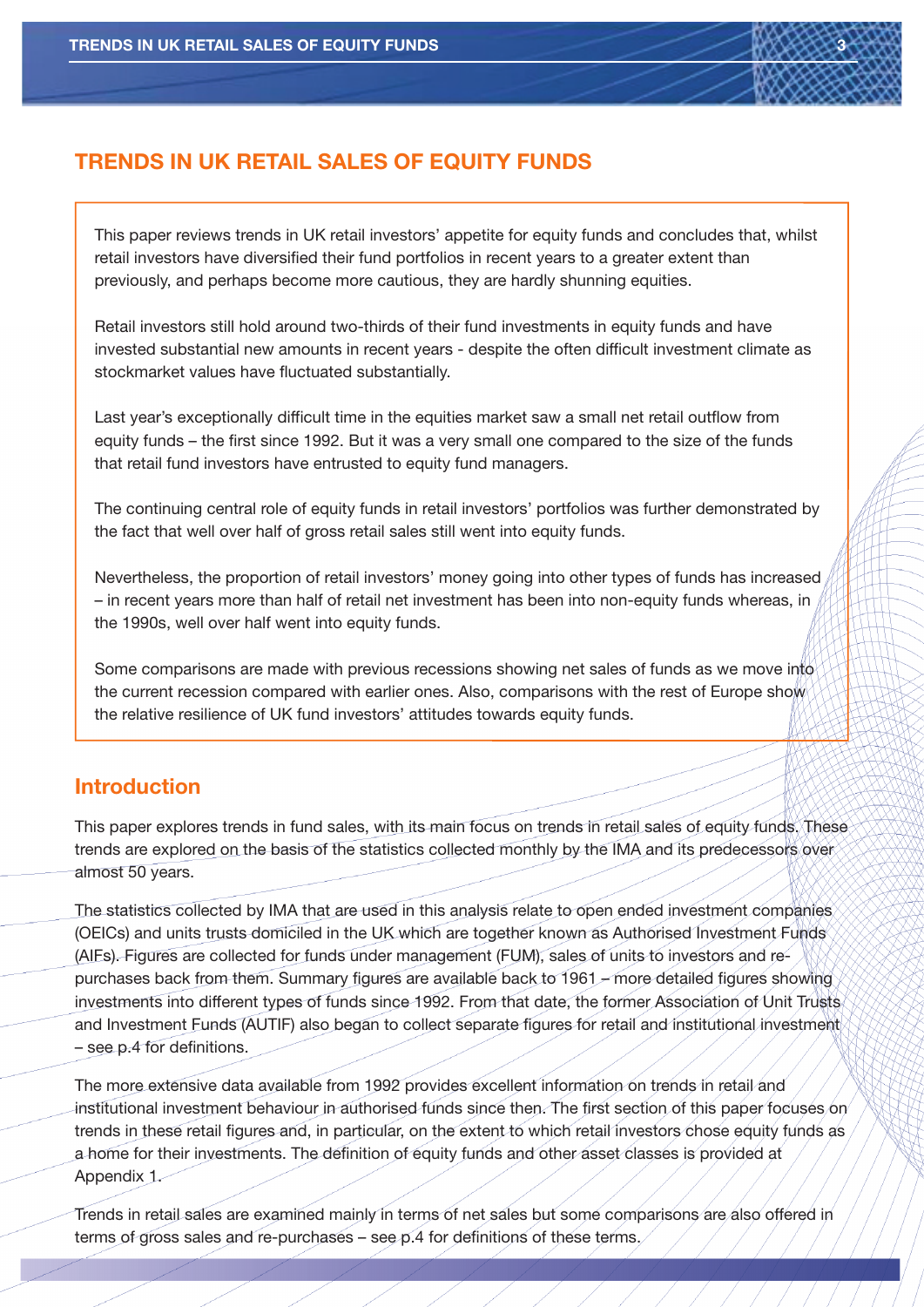#### **Some key definitions**

**Gross sales** – new sales of funds where investors are investing new monies or re-investing monies from selling back units in other funds.

**Re-purchases** – this is where investors sell their units back to the fund.

**Net sales** – gross sales less re-purchases.

**Retail** – retail transactions are those where fund companies deal with investors who take direct beneficial ownership of the units, including where their investment is held on their behalf by nominees. It includes investments in ISAs (and PEPs till they were merged with ISAs) as well as holdings held outside this tax wrapper.

**Institutional investments** – all other transactions. The biggest investors are insurance companies and self-administered pension schemes. Insurance company investments include units held within bonds and personal pensions as well as investments from with profits funds.

**Funds of funds** – funds that invest mainly in other funds. For this paper, IMA's standard fund sales statistics have been re-arranged to better reflect investor choices by removing sales of funds to funds of funds (an internal industry transaction) and replacing these with sales of funds of funds to retail investors. See Appendix 2 for more details.

As noted earlier, prior to 1992, less detail is available - separate figures are not available for retail investment, nor for investments in different types of assets. However, these earlier figures are still worth looking at because they provide a broad view of the experiences of the funds industry in earlier recessions. The second part of this paper looks at three earlier recessions and compares the trend of net sales in the current recession with the earlier ones.

Finally, comparisons are drawn between the experience of the funds industry in the UK and the rest of Europe. Again, the comparisons that can be made are determined by the availability of data. In this case, comparisons can be made between investments in equity funds in the different domains but it is not possible to distinguish between retail and institutional investment.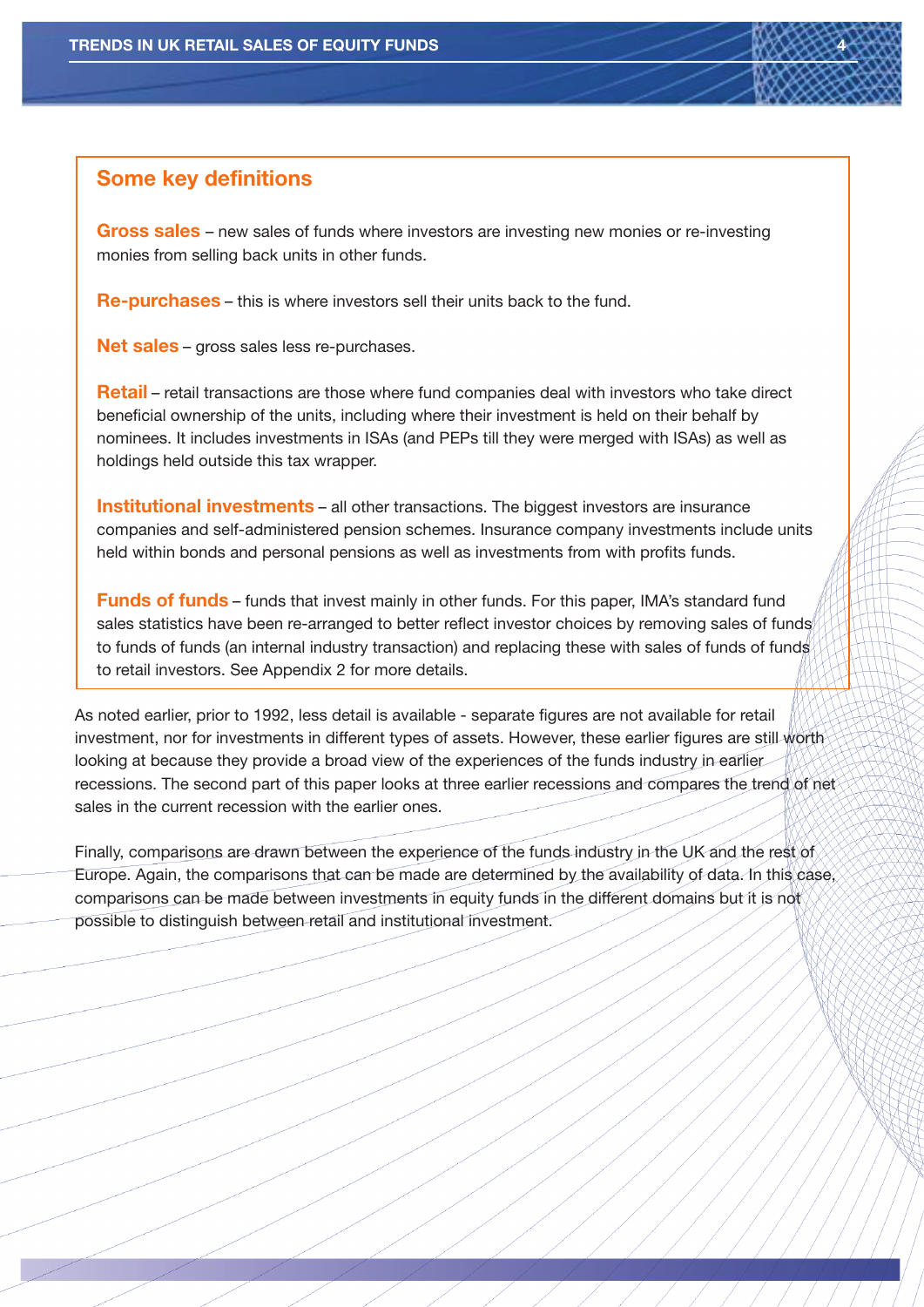# **1. Net Retail Investment Into Funds Since 1992**

#### **Equity Funds Strongly Favoured in the 1990s**



Chart 1 shows trends in net retail investment by type of asset, starting in 1992 which is the first year that IMA's forerunner, AUTIF, collected separate information by asset type and distribution channel.

From 1993, as the UK emerged from recession, net investment into funds grew strongly, with the largest net investment into equity funds. Second choice for net retail investment was balanced funds up to 1995, with bonds taking second place in the latter part of 1990s. Throughout this period, most major stockmarkets were rising strongly – the biggest exception was the Japanese market – with the FTSE 100 increasing 143 per cent between 1 January 1993 and 31 December 1999.

Whilst bond funds took an increasing proportion of net investment in funds during the second half of the 1990s, their share of net investment fell away sharply during 1999 as investors switched their attention to equity funds during the tech boom. Investors' passion for equity funds peaked in the 2000 ISA season. During 2000, investors' put a net £13.5 billion into equity funds (both ISAs and otherwise) making that year the best ever for equity funds as well as for net retail investment into funds overall.

## **Aftermath of the Dotcom Boom**

However, net retail investment into equity funds fell away sharply in 2001. In the first half, covering the ISA season, net sales were down around a half on a year earlier and, in the second half, the fall was well over three-quarters. By the end of 2001, equity funds had ceased to be the dominant beneficiary of net flows into funds – a position that equity funds have not recovered since on a sustained basis.

Indeed, 2002 was the first year since 1992 in which net investment into bond funds exceeded that into equity funds – at a time when stockmarket values were falling and bond prices were rising as interest rates fell. Bond funds continued to take a bigger share of net retail investment into funds in 2003 as the FTSE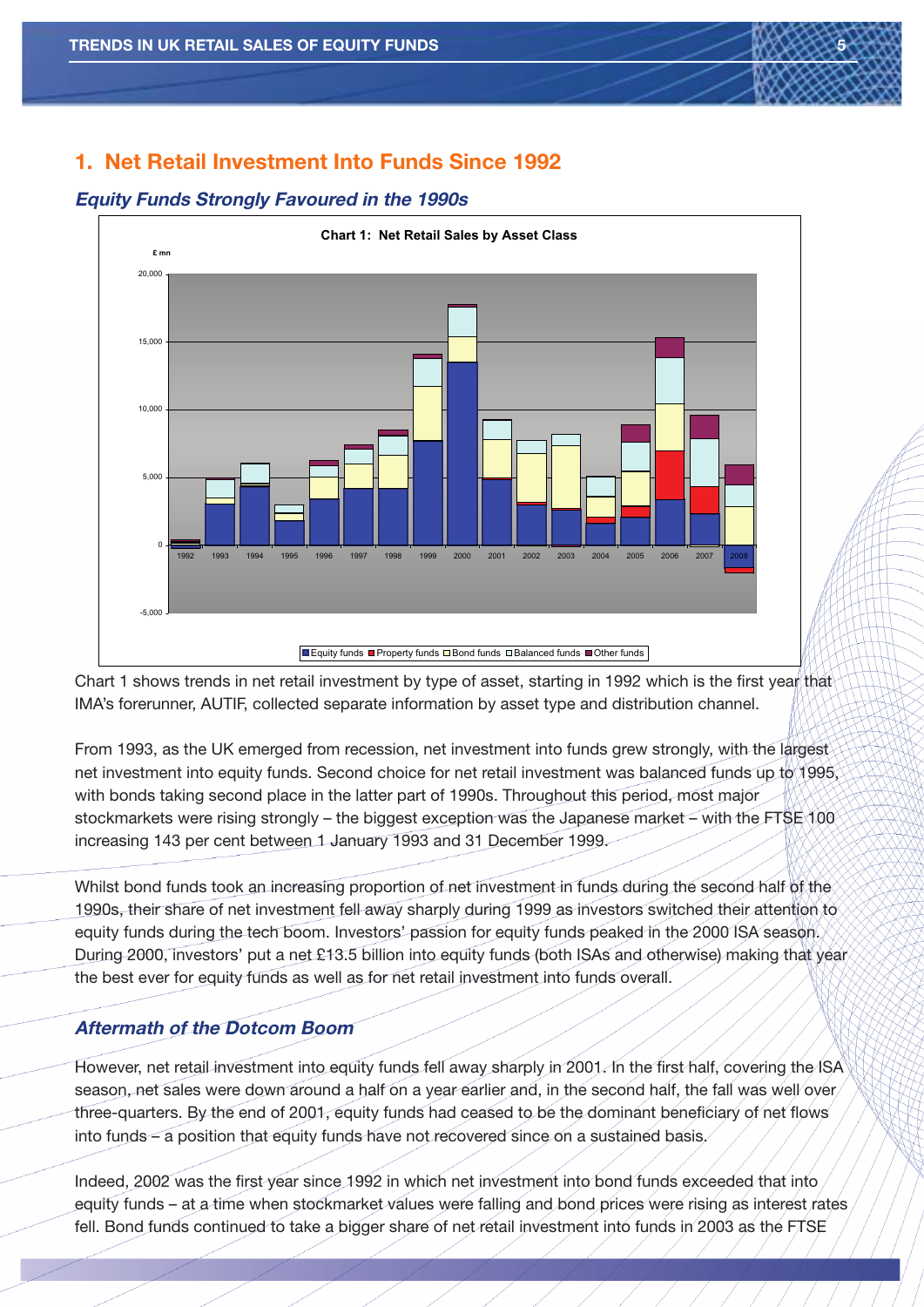reached its low point in March 2003 before recovering some ground during the remainder of the year. Net investment into equity funds was £2.6 billion during 2003 – at that time the lowest amount since 1995.



#### **Retail Investors Make Broader Choices**

The figures for 2003 onwards are shown in more detail in Chart 2 – a period that has shown much greater variation in retail investor choices.

Net retail sales of both bond and equity funds fell during 2004 – in the case of equity funds to £1.6 billion. Net investment began to recover in 2005 – during this year, the biggest net investment was into bond funds, closely followed by balanced funds, with equity funds in third place with 23 per cent of net sales.

## **The interpretation of net and gross sales figures**

Net sales are gross sales less re-purchases. But gross sales do not solely represent new money to the industry. Nor are all re-purchases a loss to the industry. A lot of gross sales and re-purchases are investors selling one fund and re-investing in another fund – sometimes within the same sector, often within the same asset-type. So gross sales effectively have three distinct components: new investments into the industry; investors moving from one asset-type to another; and investors exchanging one fund for another within the same type of asset. Each of these is driven by different motivations making interpretation of the figures of gross sales difficult. The same applies to re-purchases.

This impacts on the net sales figures too – though here at least these represent the overall impact of all investors' decisions as a group and the net impact of these choices on the funds industry.

In 2006, net investment into property funds grew very strongly, whilst net retail sales of balanced and bond funds also continued apace. Equity funds did well too, especially in the first half of the year which includes the ISA season. Over the calendar year, property funds received net retail investment of £3.6 billion, bond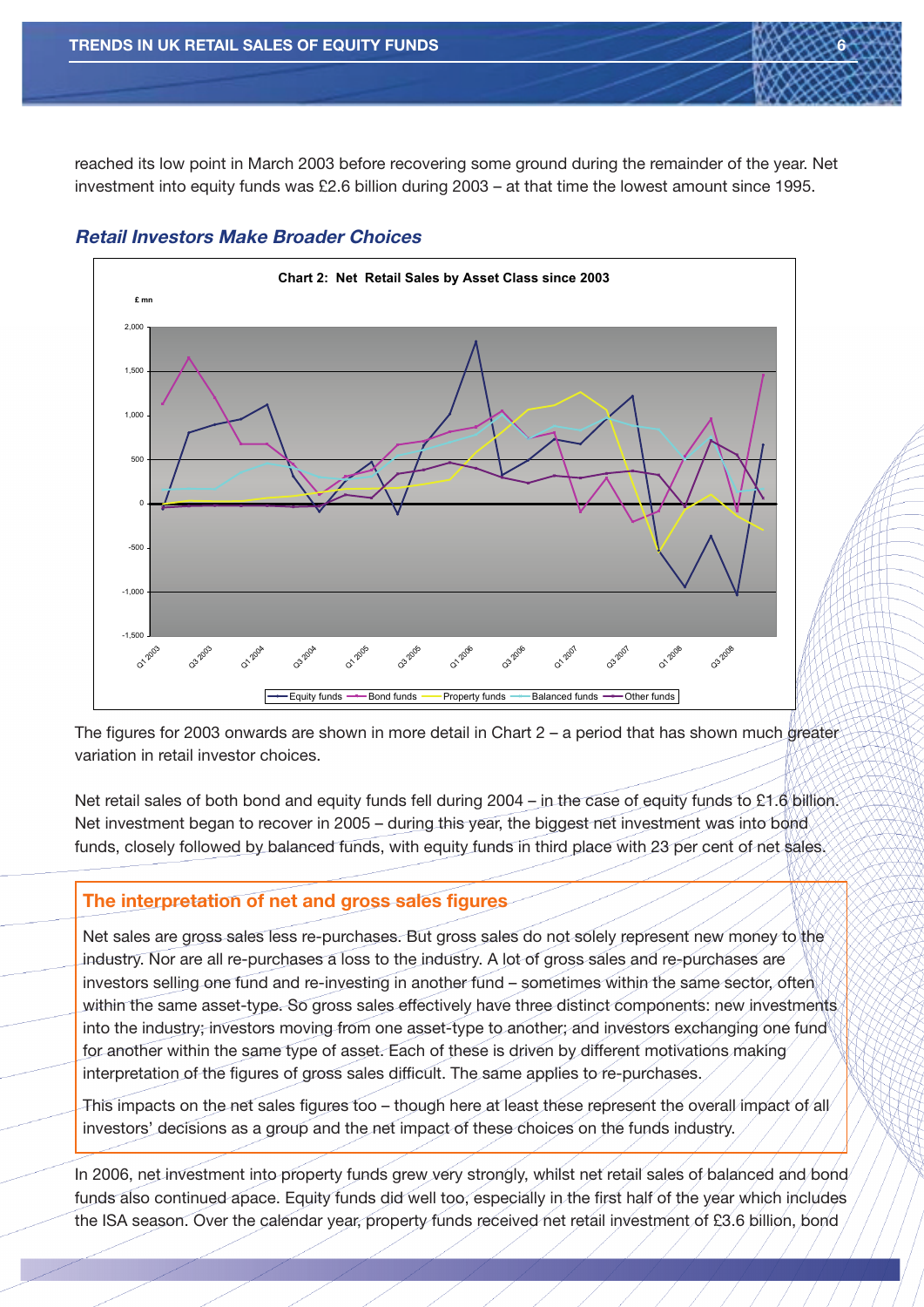funds took £3.5 billion whilst balanced funds and equity funds each took £3.4 billion. After peaking in the first half of 2007, net investment into property funds collapsed with investors taking money out of this sector in the second half. Bond sales were negative in 2007 whilst net retail sales of equity funds were strong for the first three quarters before turning negative in the final quarter as the credit crunch began to impact on investors' attitudes. Balanced funds did best taking in a net £3.5 billion over the year – beating their record the previous year – though many of these funds have their largest investments in equity markets.

The success of balanced funds reflected the growing popularity of funds of funds and the fact that these are the primary asset choice of investors in funds of funds – they accounted for 65 per cent of funds under management in funds of funds at the close of 2008. Funds of funds accounted for 21 per cent of net retail sales of investment funds in the five years to 2008, helping to raise fund of funds' share of total industry funds under management from 4.8 per cent to 8.4 per cent.

Looking at the three years to the third quarter of 2007 as a whole, before the credit crunch began to affect significantly investors' choices, the proportion of net retail investment into the different assets included 25 per cent into equity funds, 21 per cent into property funds, 18 per cent into bond funds and 25 per cent into balanced funds.

Overall net retail sales of funds were their lowest in 2008 since 1995. Balanced funds continued to do well during the first half of the year as retail investors continued to increase their commitment to funds of funds. However, retail investors' biggest net investment was into bond funds whilst, on the other hand, they made net re-purchases of equity and property funds. Nevertheless, net re-purchases of equity funds by retail investors were very small in relation to retail funds under management – less than 1 per cent.



## **The Longer Perspective**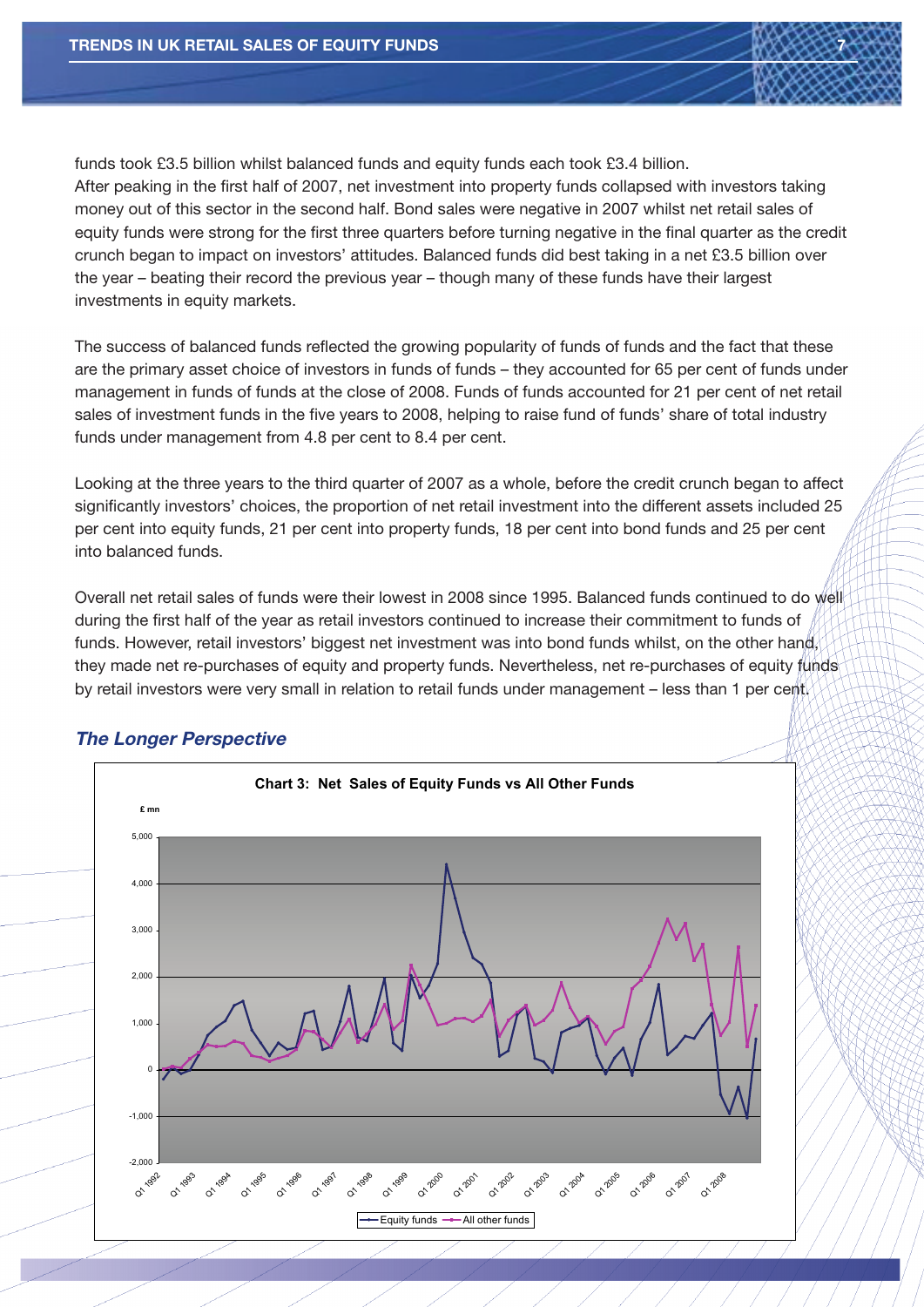Fluctuations in the popularity of equity funds have a variety of causes. A significant one is changes in stockmarket values and indices with net sales tending to be higher when the indices are high and rising and lower when the indices are low and falling. This explains the strong peak in net sales of equity funds seen in Chart 3 around 2000. This chart, looking back over almost two decades, shows that up to 2001 more than one half of net sales went into equity funds, whereas since then more than half of net inflows have gone into non-equity funds.

The fact that investors are putting a smaller proportion of net investment into equity funds could be viewed as a sensible move towards a more broad based allocation of their fund investments between different asset types. And investors switching towards funds of funds and balanced funds could be seen as not so much the avoidance of equities as delegating some of the asset allocation task to fund managers.

#### **The broader context**

Retail investment into funds takes place within the broader context of people's savings and investments. These include savings in banks and building societies, investments in insured funds, "buy to let" investments, as well as in equities directly.

Whilst retail investors have continued to make substantial new investments into equity funds over most of the last ten years, official figures indicate that households have been net sellers of directly held equities over the same period. A popular alternative equity style investment has been "buy to" let" which contributed to the very strong growth in loans for house purchase from the mid-1990s until the onset of the credit crunch. Some "buy to let" investors have also seen this as an alternative to more normal routes for long term saving and pension provision.

Many people also now have substantial exposure to equity funds through their personal pensions. The last ten years has seen the rise of defined contribution (DC) schemes that have replaced many defined benefit (DB) pension schemes. Whilst DB schemes may have had substantial investments in equity funds, the risks associated with better or worse than expected investment returns lie with companies whereas, in DC schemes, they lie with employees. This is an important consideration of any assessment of changes in individuals' overall exposure to equities and their appetite for them.

Nevertheless, these trends should not be allowed to disguise the fact that retail investors have still put a lot of new money into equity funds over recent years. Net new retail investment of £18.1 billion has gone into equity funds over the last eight years (2001-2008) since the demise of the tech boom. In addition, a net £11.9 billion has reached equity funds indirectly through investments by retail investors into funds of funds that are balanced funds – and which managers of the latter then invested into equity funds. To this could also be added the amounts re-invested into equities where retail investors own accumulation units that re-invest fund income on their behalf.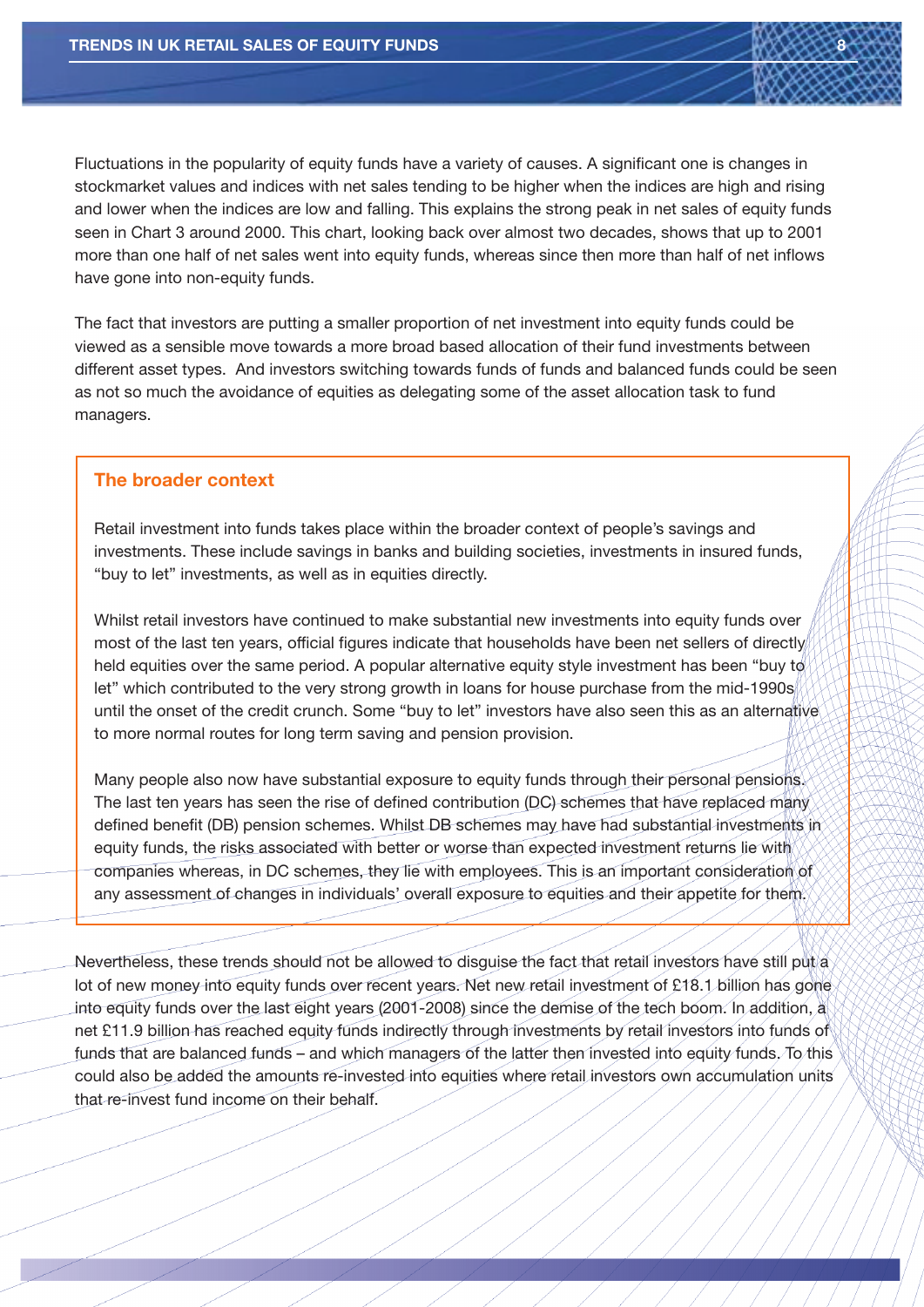

Gross sales are made up of two substantial flows – new investments into funds and investors switching between funds. But, in both cases, the decision to buy the fund being bought is likely to involve an active assessment of asset preference – even if that decision is to stay with the same type of asset. Looking at the asset choices represented by gross sales is, therefore, useful.



Chart 4 shows these figures - they indicate that the proportion of gross retail sales going into equity funds has fluctuated around 60 per cent since 2002 – before that the figure had been somewhat higher – up to 75 per cent in the mid 1990s. The figure for 2008 was 56 per cent – the lowest recorded but still well over half.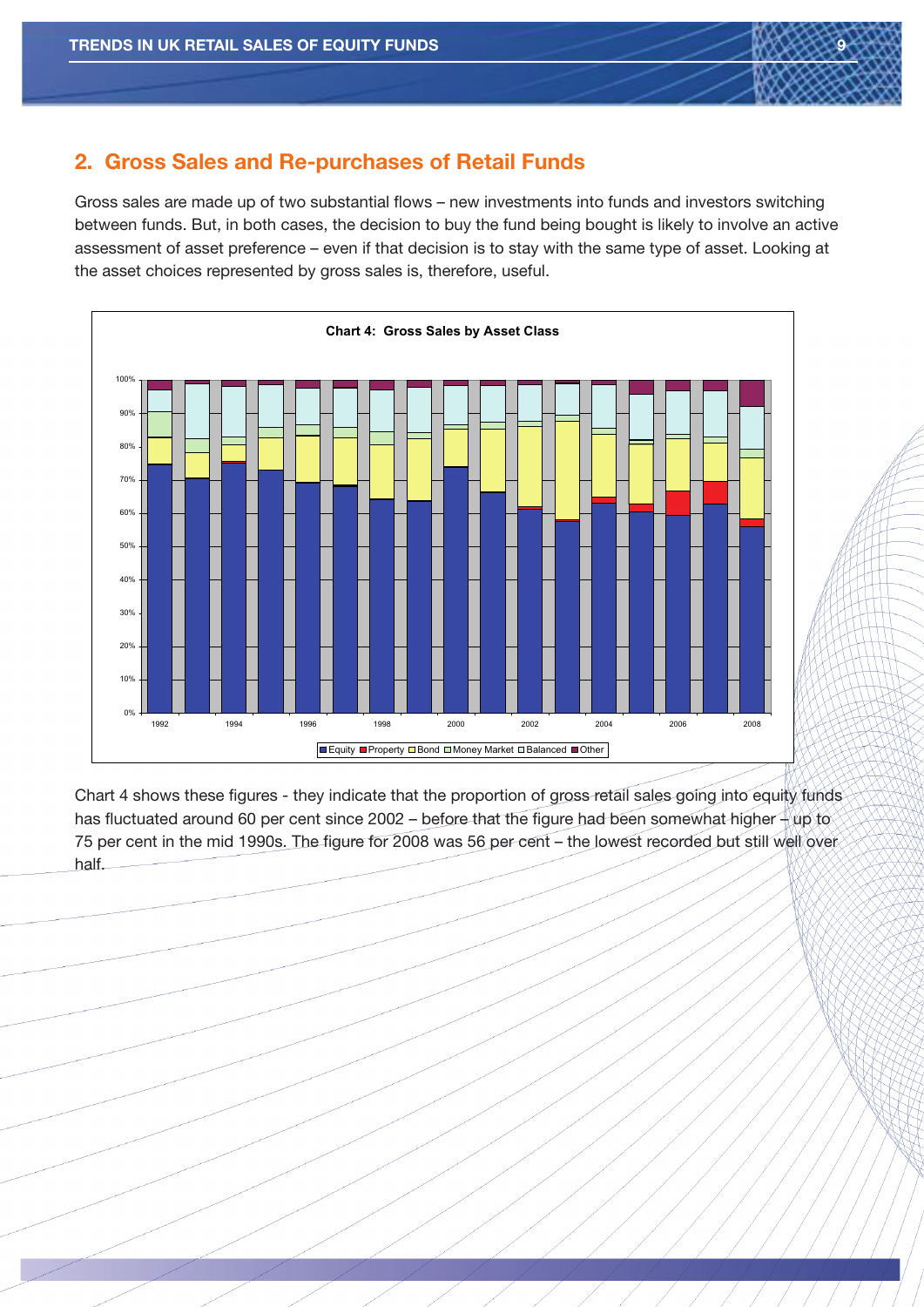

Chart 5 looks at the evolution of redemption rates for retail funds invested in equity funds over recent years. The figures in this chart are redemptions of retail funds for each quarter expressed as a percentage of funds under management in retail funds invested in equities – see p. 10 for full information on the calculation of these rates.

## **Calculating retail redemption rates**

This requires comparable figures of re-purchases and funds under management. Unfortunately, there are no figures of retail funds under management that correspond with the figures that IMA collects in relation to retail re-purchases.

Redemption rates have, therefore been calculated instead for "retail funds" as defined in the calculation of fund company rankings shown on the IMA website. For this purpose "retail funds" are defined as those funds for which, over the preceding three years, at least one-third of gross sales were retail sales and the minimum lump sum subscription is less than or equal to £10,000.

For these retail funds, figures of re-purchases (both retail and institutional) and funds under management have been extracted and used to calculate redemption rates for retail funds.

Figures have been calculated back to 2005 on this basis – earlier figures use a more approximate calculation. Figures have been calculated without the re-allocation of fund of fund transactions.

The figures show that the redemption rate for retail equity funds has been on a rising trend in recent years, reaching its highest level in 2008. However, the redemption rate has been rising for all retail funds.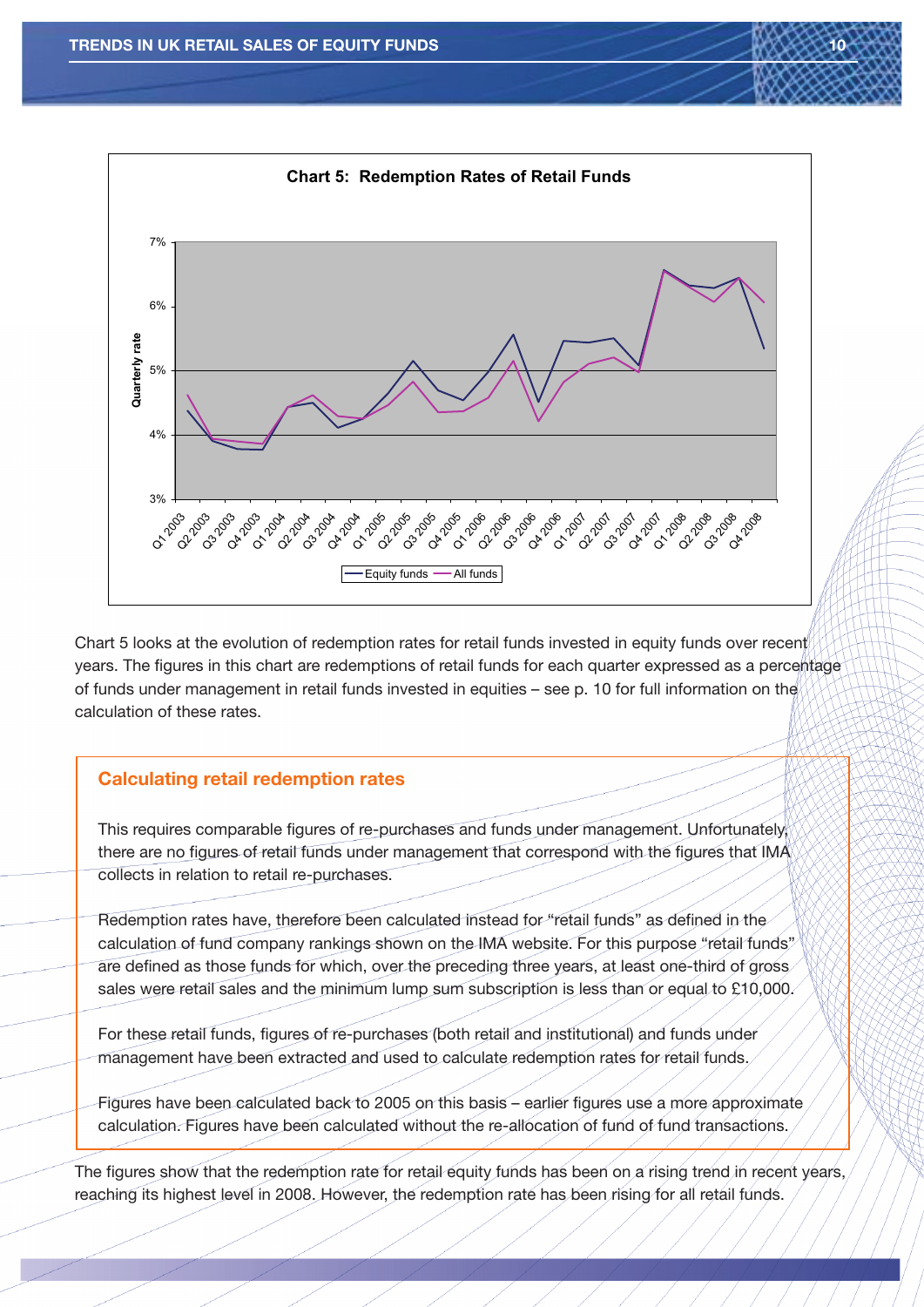The rise across the board for all types of funds may reflect the greater ease with which funds may be traded, for example using on-line services, and the lower costs in terms of reduced initial charges where part or all of these charges are waived to new investors in funds. Recent market turbulence may also have encouraged investors to review their funds and make switches between funds.

Overall, net redemptions of retail equity funds in 2008 represented only 0.4 per cent of funds under management. And, by December 2008, despite the impact of the declining stockmarket on their valuation, funds under management in retail equity funds still accounted for 69 per cent of the total for all retail funds.

In conclusion, the figures for gross retail sales and re-purchases seem, therefore, to confirm that there is no flight from equity funds by investors. Redemption rates on retail equity funds have risen no faster than for funds generally and retail investors continue to put well over half of new investments or re-investments in funds into equity funds. Moreover, equity funds still account for over two-thirds of the funds under management in retail funds.

## **3. Investment in Funds in Previous Recessions**

As noted earlier, net retail sales of funds, which totalled £3.9 billion in 2008, were the lowest since 1995. Investors were cautious in the face of the considerable economic uncertainty caused by the credit crunch. The third quarter of the year saw the UK enter its first recession since the early 1990s. This next section looks at net sales leading up to and through earlier recessions – and the evolution of net sales this time round.

Comparisons are made on the basis of total sales (retail and institutional) of all funds, since separate information was not collated by type of investor or asset type before 1992.

A commonly used definition of recession is two quarters of negative GDP growth which is the basis of analysis in this note. Assuming that a recession begins with the first of these two quarters, the last three recessions commenced in 1973 Q3, 1980 Q1 and 1990 Q3. The current recession commenced, on this basis, in 2008 Q3 though it should be noted that GDP growth was zero in 2008 Q2.

Comparing this recession with previous ones is bedevilled by some statistical difficulties – the change in the value of money over the last 40 years and the substantial growth in the size of the funds industry having the most impact. Table 1 compares the funds industry with the economy at the beginning of each of the recessions.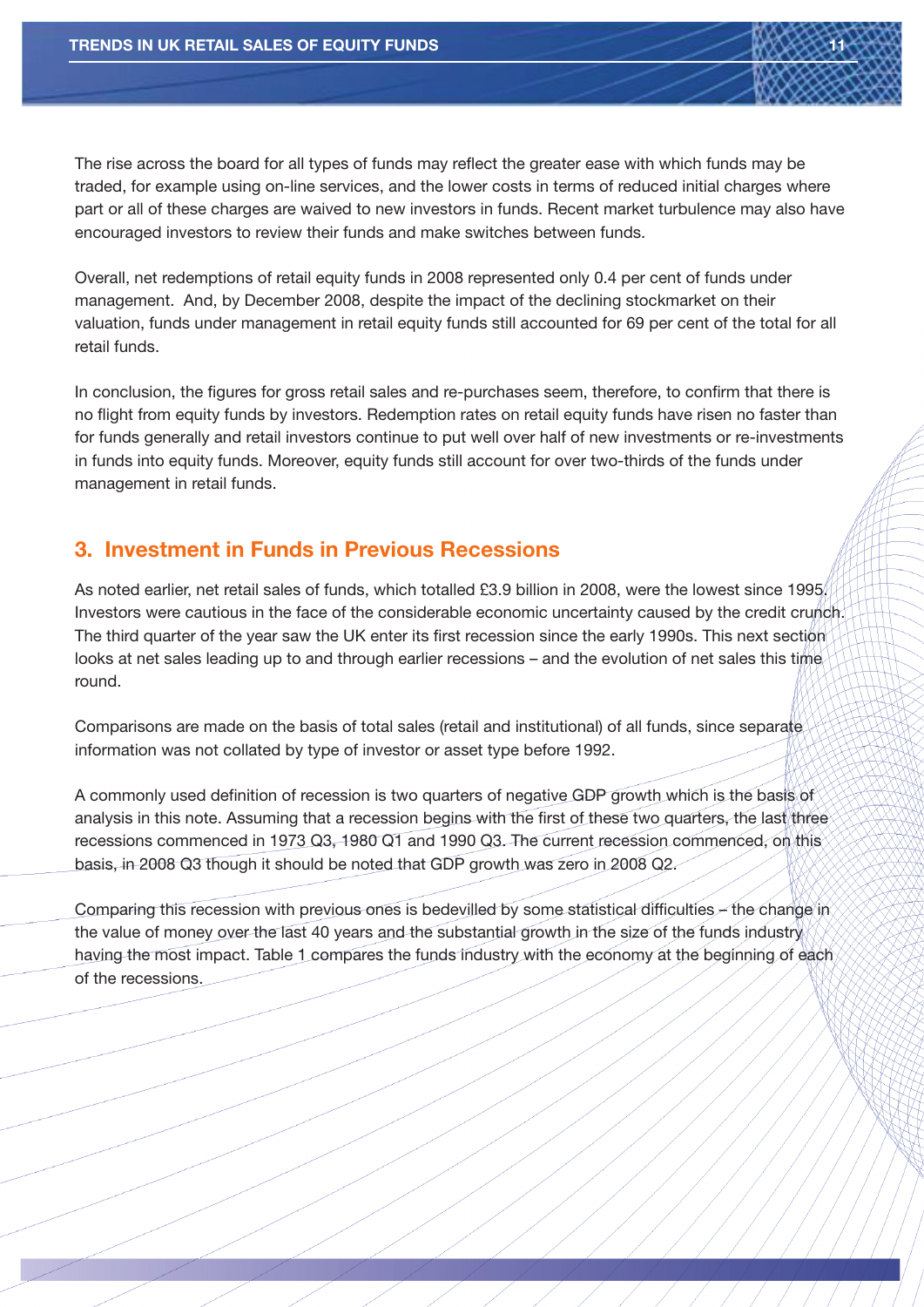

#### **Table 1: Basic funds industry statistics for previous and current recessions**

| <b>Recession commencing:</b>                        | 1973 Q3 | 1980 Q1  | 1990 Q3               | 2008 Q3  |
|-----------------------------------------------------|---------|----------|-----------------------|----------|
| <b>Funds under management</b><br>$(FUM)^1$          | £2.5bn  | £3.9bn   | £57.3bn               | £371.2bn |
| GDP at current prices <sup>2</sup>                  | £72.4bn | £215.2bn | £570.1bn<br>£1452.5bn |          |
| <b>Inflation index (base</b><br>$2003$ <sup>3</sup> | 12.2    | 33.2     | 68.5<br>113.0         |          |
| <b>FUM inflation adjusted</b><br>$(2003)$ prices)   | £20.9bn | £11.9bn  | £83.6bn<br>£328.2bn   |          |
| FUM as % GDP                                        | 3.5%    | 1.8%     | 10.0%                 | 25.6%    |

<sup>1</sup> FUM at end of quarter before recession commenced

<sup>2</sup> Annualised rate for quarter before recession commenced

<sup>3</sup> GDP deflator has been used

As will be seen from the table, funds under management at the beginning of this recession were around 150 times greater than the industry managed in 1973. Of course, inflation accounts for a lot of the increase – nevertheless funds under management are more than 15 times greater than 1973 even after taking account of inflation. Funds have also grown much faster than GDP over this period. Entering this recession, funds under management equated to more than a quarter of GDP compared with 3.5 per cent in 1973 and 10.0 per cent at the beginning of the last recession in 1990.

Since the start of the last recession, funds under management have had a compound average growth rate of 7.9 per cent in real terms compared with GDP growth on the same basis of 2.4 per cent.

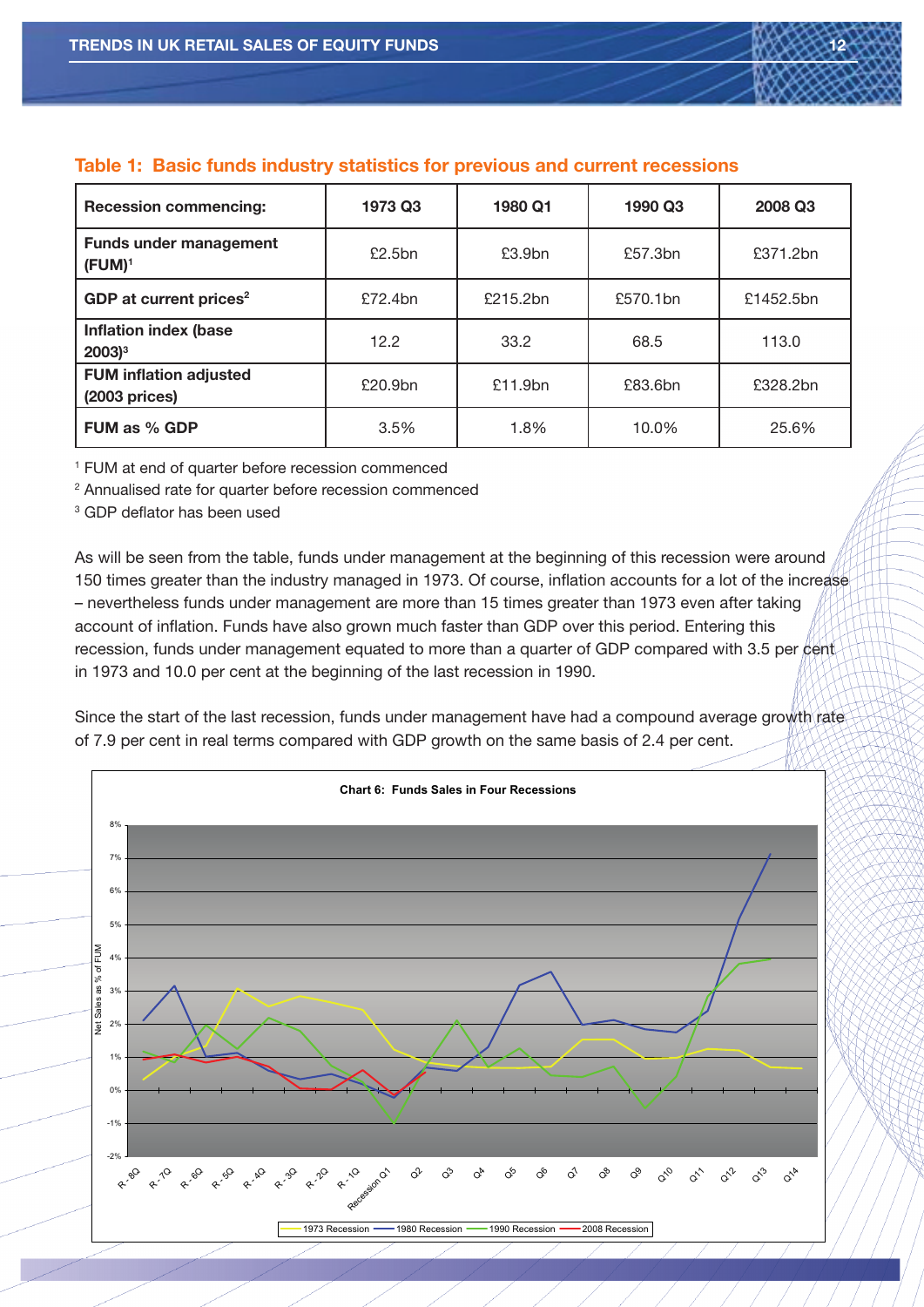The quarterly pattern of net sales leading into and through recessions is shown in Chart 6. In this chart, net sales are shown relative to the funds under management at the beginning of each respective recession. Figures in the chart end in the last quarter when GDP was still below its level in the last quarter before the recession commenced. For all the recessions covered, it took more than three years for GDP to recover to its peak quarterly level before the recession, though output was of course rising in the latter part of the three year periods.

The chart shows no decisive pattern that runs across the recessions though there are some possible broad trends. First, sales were on a declining trend ahead of both the 1980 and 1990 recessions. Second, in both these recessions, net sales reached their lowest point in the first quarter of the recession when they were, in both cases, negative. Third, net investment was mostly positive during recessions, climbing strongly towards the end of the 1980 and 1990 recessions when GDP was rising back towards its level immediately before the recession.

The biggest drop in GDP – peak before the recession to trough – was 4.6 per cent during the recession that commenced in 1980. This occurred in the fifth quarter of the recession – 1981 Q1. This was also the recession that saw the strongest expansion in funds investment as the recession ended.

The early 1990s recession saw the smallest drop in GDP – 2.5 per cent from peak to trough – with low sales during 1992 turning negative in the third quarter when the UK left the European Exchange Rate Mechanism. GDP started to grow in the same quarter whilst net investment into funds started to grow very strongly two quarters later.

The earlier recession starting in 1973 was different in character – net investment was strong ahead of the recession against a background of very high economic expansion – GDP grew 7.7 per cent in the year to the second quarter of 1973. However, net investment did not recover at the end of the recession, perhaps reflecting a weaker recovery in economic growth compared with the later recessions.

Every recession is different and the course of earlier recessions may be no guide to what will happen this time. Moreover, this recession is quite different from earlier ones in as much as interest rates have been reduced as a part of the policy response to the credit crisis, whereas in the recessions in the early 1980s and 1990s interest rates were raised to deal with inflationary pressures.

Yearly figures of net sales in cash terms leading into and through each of the recessions are shown in Table 2 below.

| <b>Recession commencing:</b> | 1973 Q3   | 1980 Q1     | 1990 Q3  | <b>2008 Q3</b> |
|------------------------------|-----------|-------------|----------|----------------|
| Second preceding year        | £1,200mn  | £878mn      | £4,375mn | £12,682mn      |
| Immediately preceding year   | £2,181mn  | £191mn      | £4,159mn | $£4,637$ mn    |
| <b>First recession year</b>  | £727mn    | £280mn      | £2,110mn |                |
| Next year                    | £930mn    | $£1,287$ mn | £2,380mn |                |
| <b>Following year</b>        | $£916$ mn | $£1,324$ mn | £5,463mn |                |

#### **Table 2: Net sales through successive recessions £mn 2003 prices**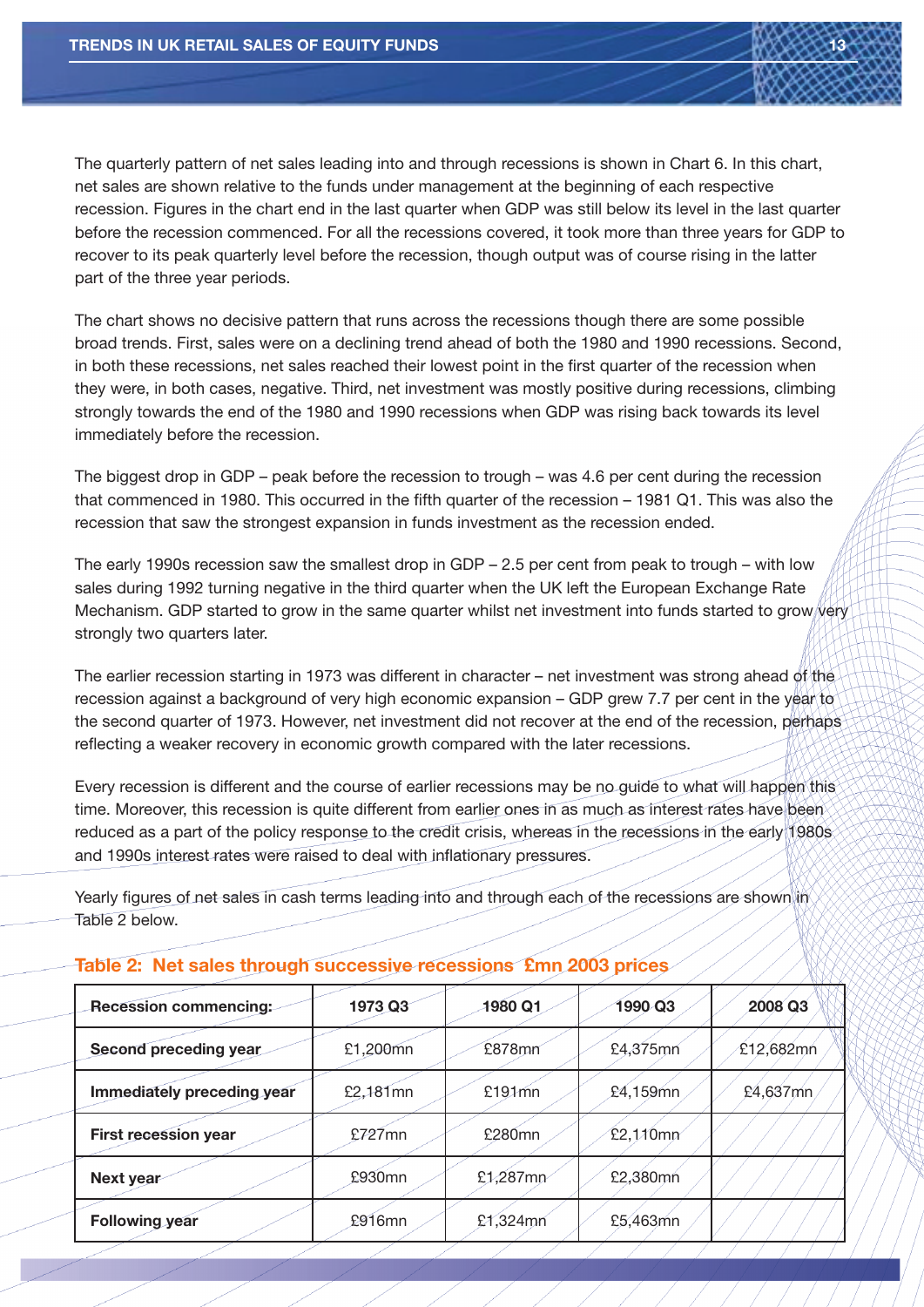

# **4. European trends**

This section looks at the experience of equity funds domiciled in the UK in recent years compared to those domiciled in the rest of Europe, based on figures from the European Fund and Asset Management Association for UCITS funds. At the end of 2007, the UK share of EU domiciled UCITS funds was 10.5 per cent – somewhat less than its share of the EU's population at 12.2 per cent in the same year or its GDP share of 16.6 per cent. However, the funds market is quite different in the UK compared with other countries, with European money market funds taking monies that might often have been invested in bank deposits in the UK.

Another big difference is that equity funds account for around two-thirds of funds under management in the UK, but only around a third on average for the rest of Europe. The retail distribution of funds is also different, taking place in the UK mainly through independent financial advisers (IFAs), whereas, in most of the rest of Europe, distribution is through banks.



It is, nevertheless, interesting to look at comparative trends in investment into equity funds in recent years in the UK in comparison with the rest of Europe. Chart 7 shows figures of net sales of UCITS equity funds in the UK and the rest of the European Union on a per capita basis. The figures relate to all investments into equity funds – both retail and institutional in order to enable a comparison with the rest of Europe.

The chart suggests that the rest of Europe has been "catching up" with the UK in terms of its enthusiasm for equity funds – in most recent years net investment into equity funds per capita was lower in the UK than the rest of Europe. Whilst net sales of equity funds were higher in the UK than the rest of Europe in 2001, UK net sales then fell behind the rest of Europe. Indeed UK net sales of such funds fell further and recovered later than in the rest of Europe – after falling to €91 per capita in 2002 net sales recovered strongly in Europe whilst they continued to fall to a low point of €52 per capita in the UK in 2004 before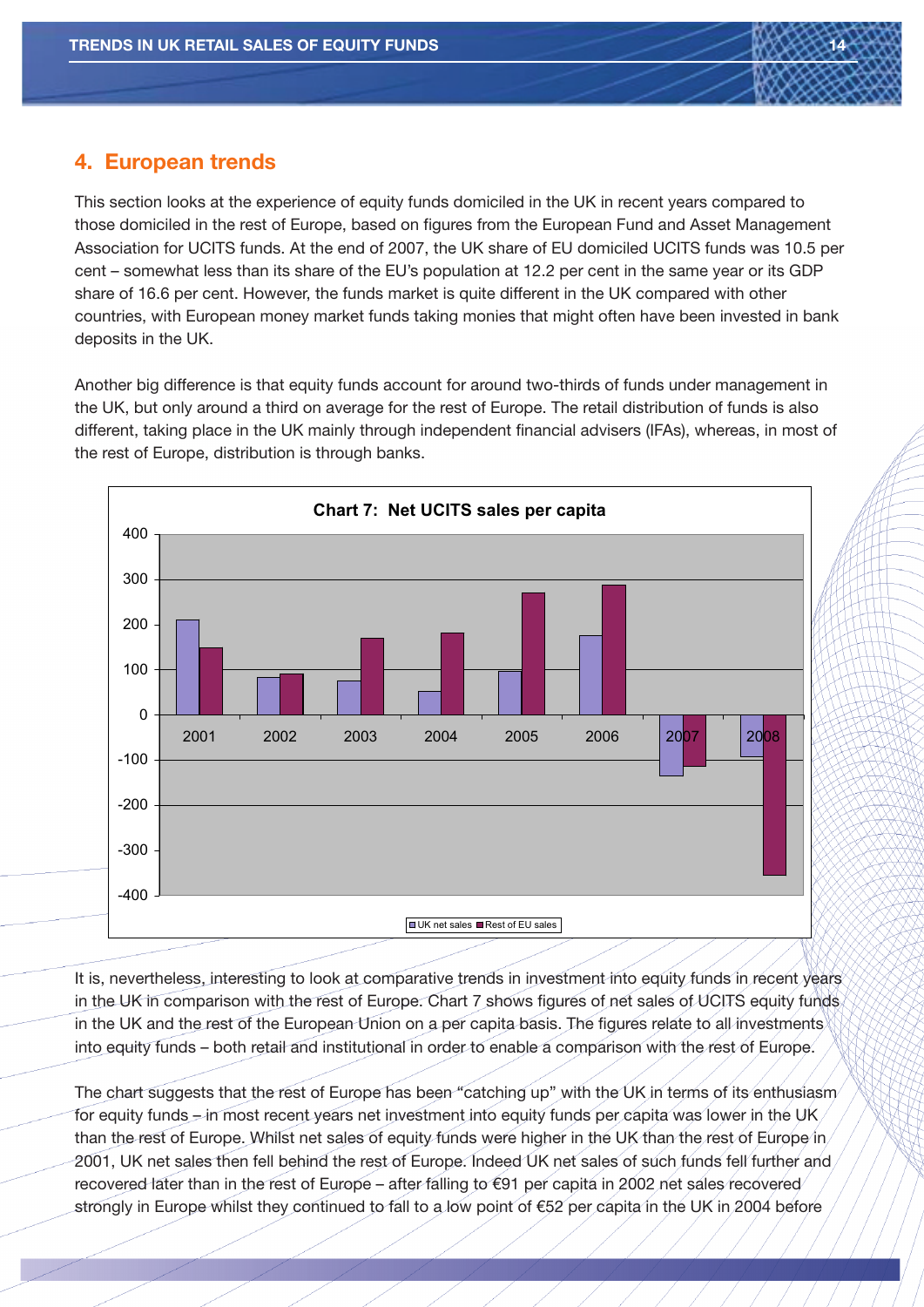recovering. Net sales of equity funds then peaked for both areas in 2006 but with net sales reaching  $£175$ per capita in the UK, around three-fifths of the average €287 seen in the rest of the EU.

In 2007, net investment turned negative both in the UK and the rest of Europe – a trend that continued during 2008 when net redemptions of equity funds in Europe were €356 per capita and represented around 6.6 per cent of funds under management at the beginning of the year, whereas UK net redemptions were €92 per capita and represented around 1.0 per cent of funds under management on the same basis. This shows UK equity investors more resilient in face of economic uncertainty – indeed in the final quarter of 2008, UK investors made net purchases of equity funds whilst there was a net outflow for Europe as a whole.

|      | <b>UK</b> | Rest of EU <sup>1</sup> | EU       |
|------|-----------|-------------------------|----------|
| 2001 | 12.4      | 63.3                    | 75.7     |
| 2002 | 4.8       | 38.8                    | 43.6     |
| 2003 | 4.4       | 72.0                    | 76.4     |
| 2004 | 3.1       | 77.7                    | 80.8     |
| 2005 | 5.8       | 116.6                   | 122.4    |
| 2006 | 10.6      | 124.1                   | 134.7    |
| 2007 | $-8.3$    | $-49.5$                 | $-57.7$  |
| 2008 | $-5.7$    | $-155.5$                | $-161.2$ |

#### **Table 3: Net investment into equity funds,** € **billions**

<sup>1</sup> Excludes quaranteed equity funds in three countries.

As already noted, UK retail investors' net investment into funds was much more diversified during the 2000s than the 1990s with various assets taking the biggest share of net investment in recent years – bonds, property and balanced funds each in turn. This has contributed, alongside falls in stockmarket values, to a decline in UK funds under management in equity funds (retail and institutional combined) from 82 per cent of total funds at the beginning of 2001 to 68 per cent by the end of 2007 and 62 per cent at the end of last year – these figures are based on IMA's standard statistics.

Nevertheless, the share of equity funds in total funds under management remains substantially higher than the comparative figure for Europe as a whole (excluding Ireland) of 33 per cent at the end of 2007  $\neq$  and  $\neq$ confirms the continued importance that UK investors attach to a strong weighting for equities in their fund portfolios, albeit with some greater diversification than in the past. At the end of 2007, funds under management in UK domiciled equity funds equated to €6,962 per capita, an increase of 29 per cent since the end of 2000, compared with €4,084 in the rest of Europe, up 43 per cent over the same period.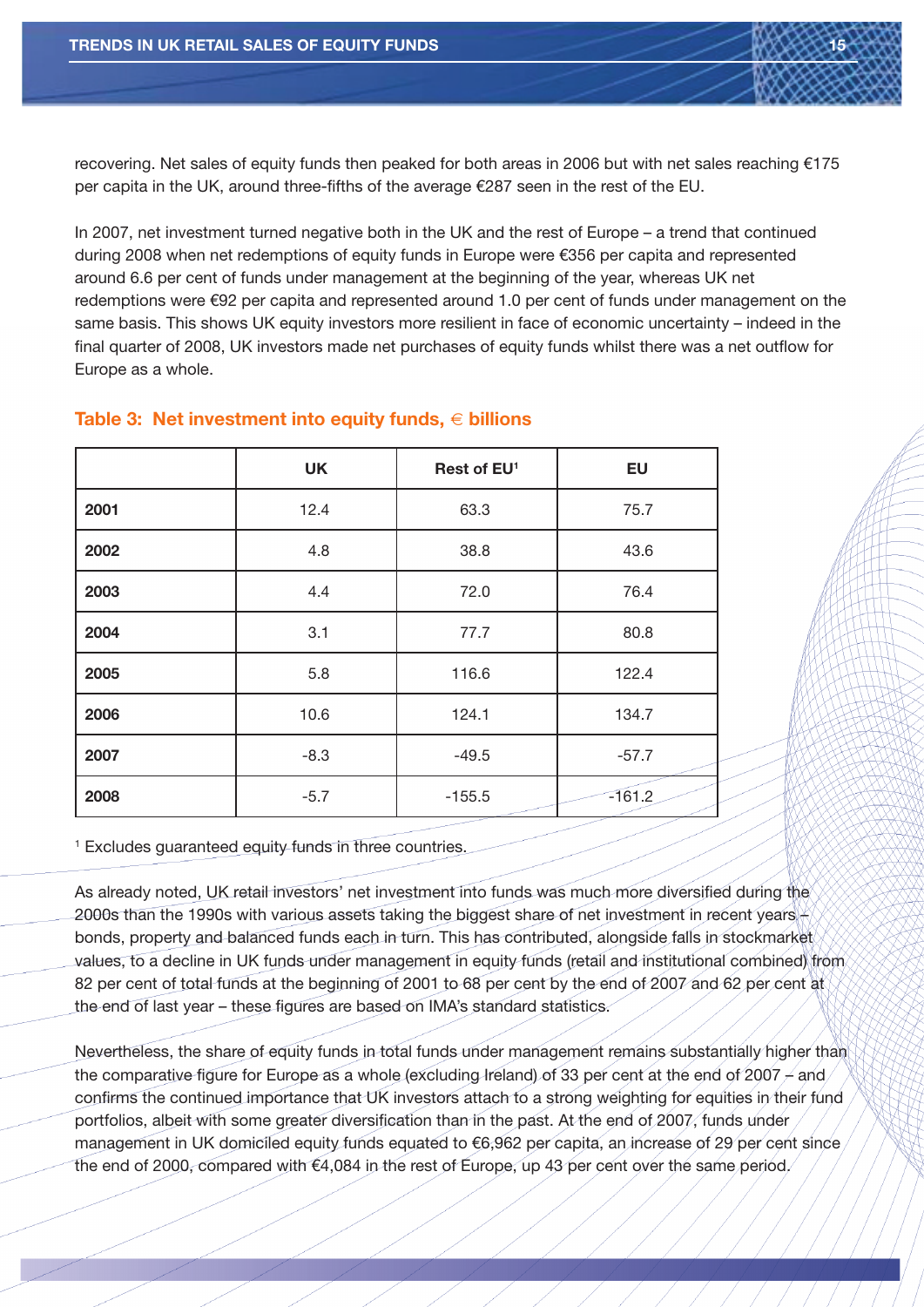

# **5. Conclusion**

Last year was the first year, since 1992, in which UK retail investors took more out of equity funds than they put in. It was also the most difficult market for investors in equities for a long time as the credit crisis developed and most stock and fund prices fell. Even so, net redemptions of equity funds were very small in relation to the size of the funds that the industry managed on retail investors' behalf.

Nevertheless, last year's negative net retail sales of equity funds could be seen as the continuation of a trend in recent years for investors to put less into equity funds and more into funds investing in other assets. In the 1990s well over half of net investment in funds went into equities whereas the figure has been well below half during most of this decade.

Retail investors continue, however, to keep most of their fund investments in equity funds – more than two-thirds of retail funds were equity funds at the close of last year. Moreover, in terms of gross retail sales of funds, well over half still went into equity funds last year despite the unusually uncertain economic climate.

Compared with other European investors, UK investors in equity funds certainly held their nerve last year  $\#$ with the UK net redemption rate a small fraction of that in the rest of Europe. And UK investors continue to hold a much higher proportion of their fund portfolios in equities than their continental neighbours.

Overall, therefore, UK investors in funds seem to be keeping faith with equities though they have invested in a greater variety of asset types in recent years.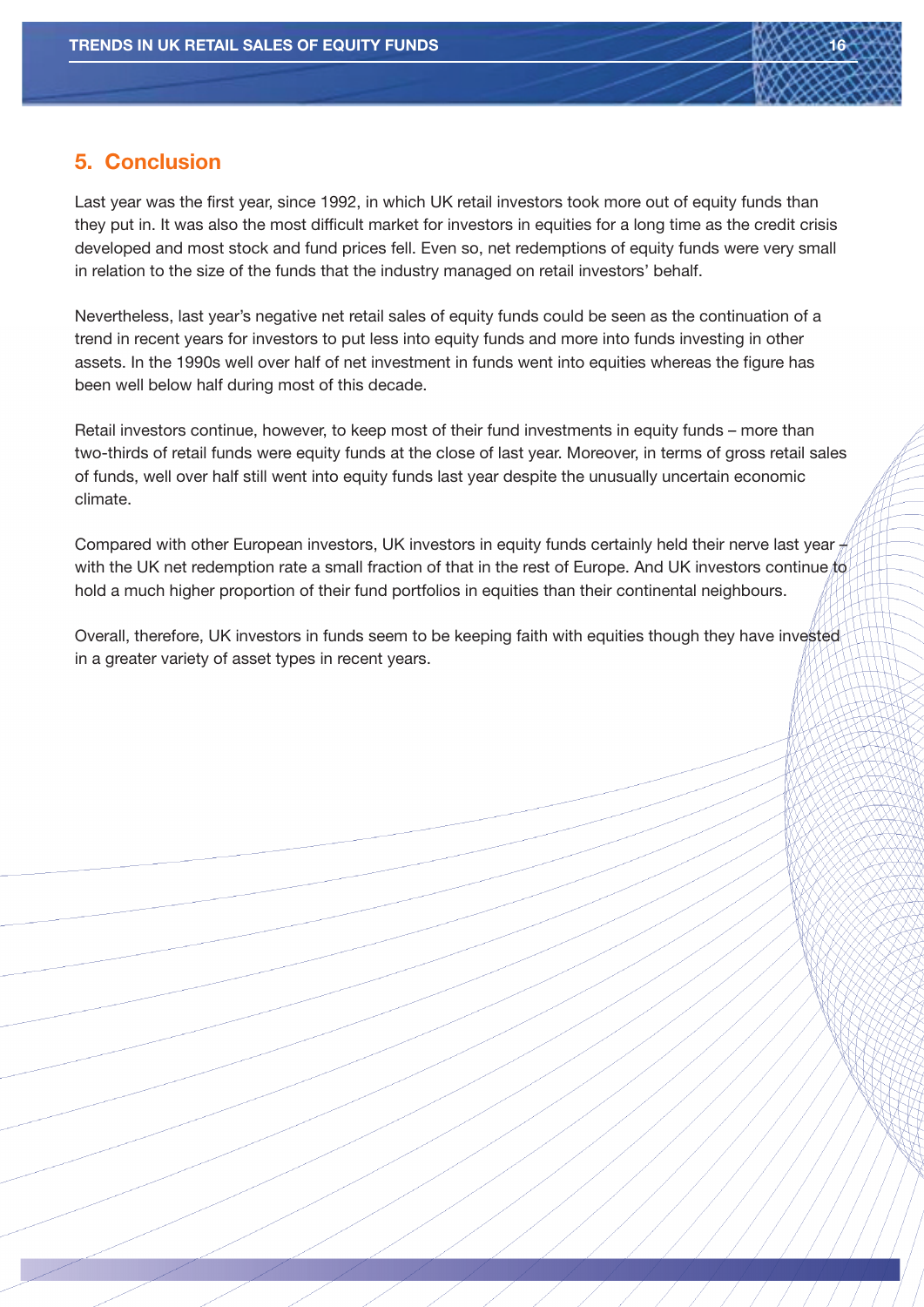# **Appendix 1**

#### **Definition of Assets**

| <b>Asset</b> | <b>IMA sectors</b>                                                                                                                                                                                                                                                                                                                                                                                                                 |  |
|--------------|------------------------------------------------------------------------------------------------------------------------------------------------------------------------------------------------------------------------------------------------------------------------------------------------------------------------------------------------------------------------------------------------------------------------------------|--|
| Equities     | Europe excluding UK<br>Europe including UK<br>European Smaller Companies<br>Asia Pacific including Japan<br>Asia Pacific excluding Japan<br><b>Global Emerging Markets</b><br><b>Global Growth</b><br>Japan<br>Japanese Smaller Companies<br>North America<br>North American Smaller Companies<br>Specialist<br>Technology and Communications<br><b>UK All Companies</b><br><b>UK Equity Income</b><br><b>UK Smaller Companies</b> |  |
| Property     | Property                                                                                                                                                                                                                                                                                                                                                                                                                           |  |
| <b>Bonds</b> | <b>Global Bonds</b><br>£ Strategic Bond<br>£ Corporate Bond<br><b>UK Gilt</b><br><b>UK Index Linked Gilt</b><br>£ High Yield                                                                                                                                                                                                                                                                                                       |  |
|              | <b>UK</b> Zeros                                                                                                                                                                                                                                                                                                                                                                                                                    |  |
| Balanced     | Active Managed<br><b>Balanced Managed</b>                                                                                                                                                                                                                                                                                                                                                                                          |  |
|              | Cautious Managed<br>UK Equity and Bond Income                                                                                                                                                                                                                                                                                                                                                                                      |  |
| Money Market | Money Market                                                                                                                                                                                                                                                                                                                                                                                                                       |  |
| Other        | Guaranteed Protected Funds<br>Pensions<br>Unclassified Sector<br>Absolute Return - UK                                                                                                                                                                                                                                                                                                                                              |  |
|              |                                                                                                                                                                                                                                                                                                                                                                                                                                    |  |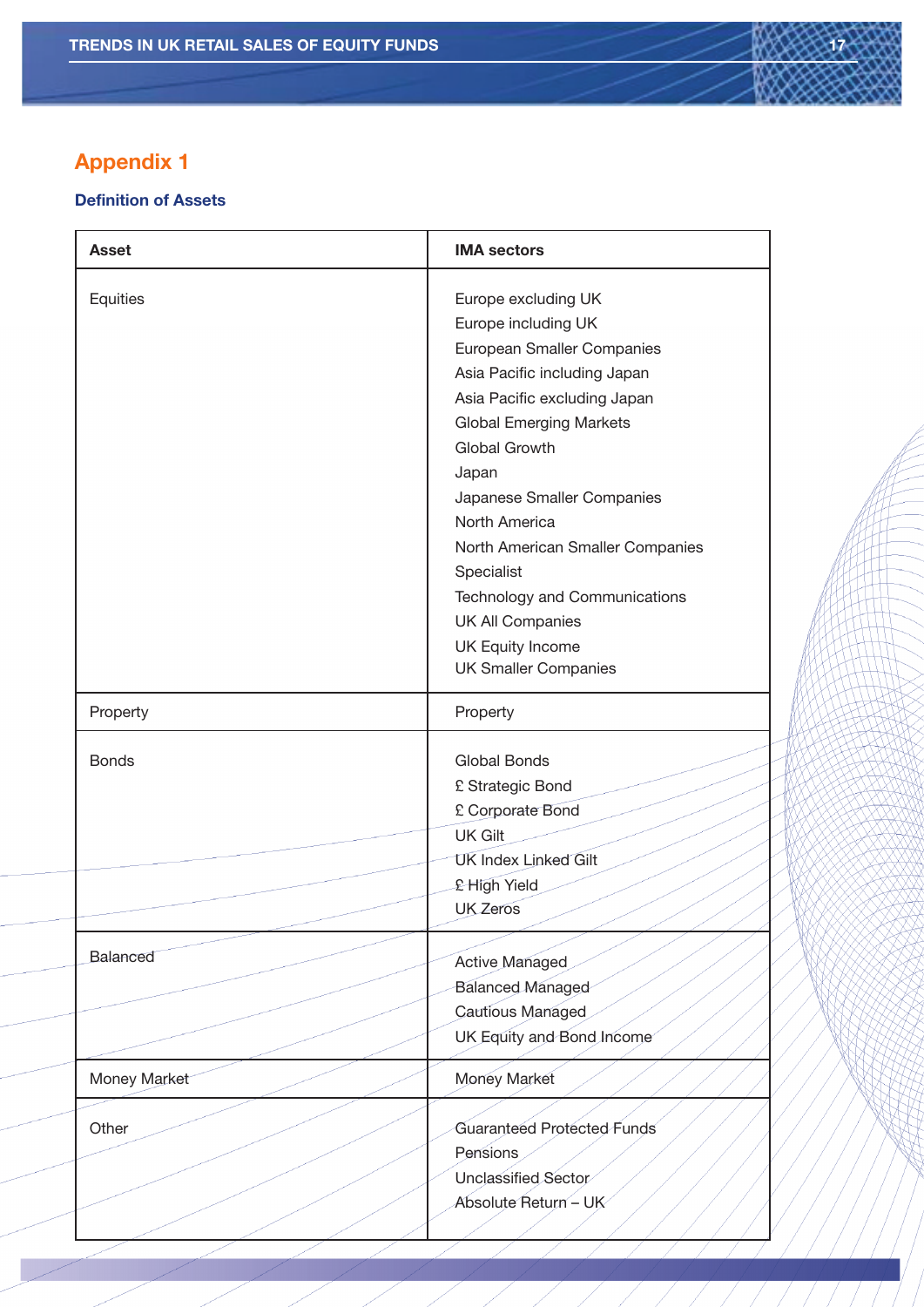

Note on Asset Breakdown of Investor Choices

IMA's monthly statistics do not give a complete view of the sectoral and asset breakdown of investors' choices. This reflects their treatment of funds of funds (FOFs) in order to avoid potential double counting.

The diagram below illustrates flows from investors into the funds industry – with retail investors investing in FOFs as well as in funds directly (eg X,Y,Z). In the data that we collect from fund managers, sales to FOFs by funds other than FOFs (flows C,D and E) are subsumed indistinguishably within other reported sales by these funds. However, to count C, D and E as well as A and B would involve double counting since C,D and E are internal transactions to the funds industry and entirely funded by A and B.



Thus the monthly figures show the monies that flow directly into the box headed "monthly statistics" whereas, from investors' viewpoint, their investment in the funds industry is represented by the flows into the box headed "funds industry". For the latter case, A and B would be counted and C, D and E discounted.

For the analysis in this paper, to look at the asset choices that retail investors have made, IMA's fund sales statistics have been re-arranged to include A and B and discount an estimate of C, D and E. This rearrangement allows the full extent of investors' choice of balanced funds to be shown. These funds accounted for 65 per cent of funds under management (FUM) in FOFs at the end of 2008, compared with only 8 per cent of FUM in funds other than FOFs.

Excluding FOFs, which have increased substantially over the last five years, from our main statistics gives, therefore, an incomplete view of investors' choices. Investors' money put into FOFs may have ended up in equities and bonds but this was a decision made on their behalf – their choice was a balanced investment. The re-adjustment gives a much better picture of investors' choices though it cannot be completely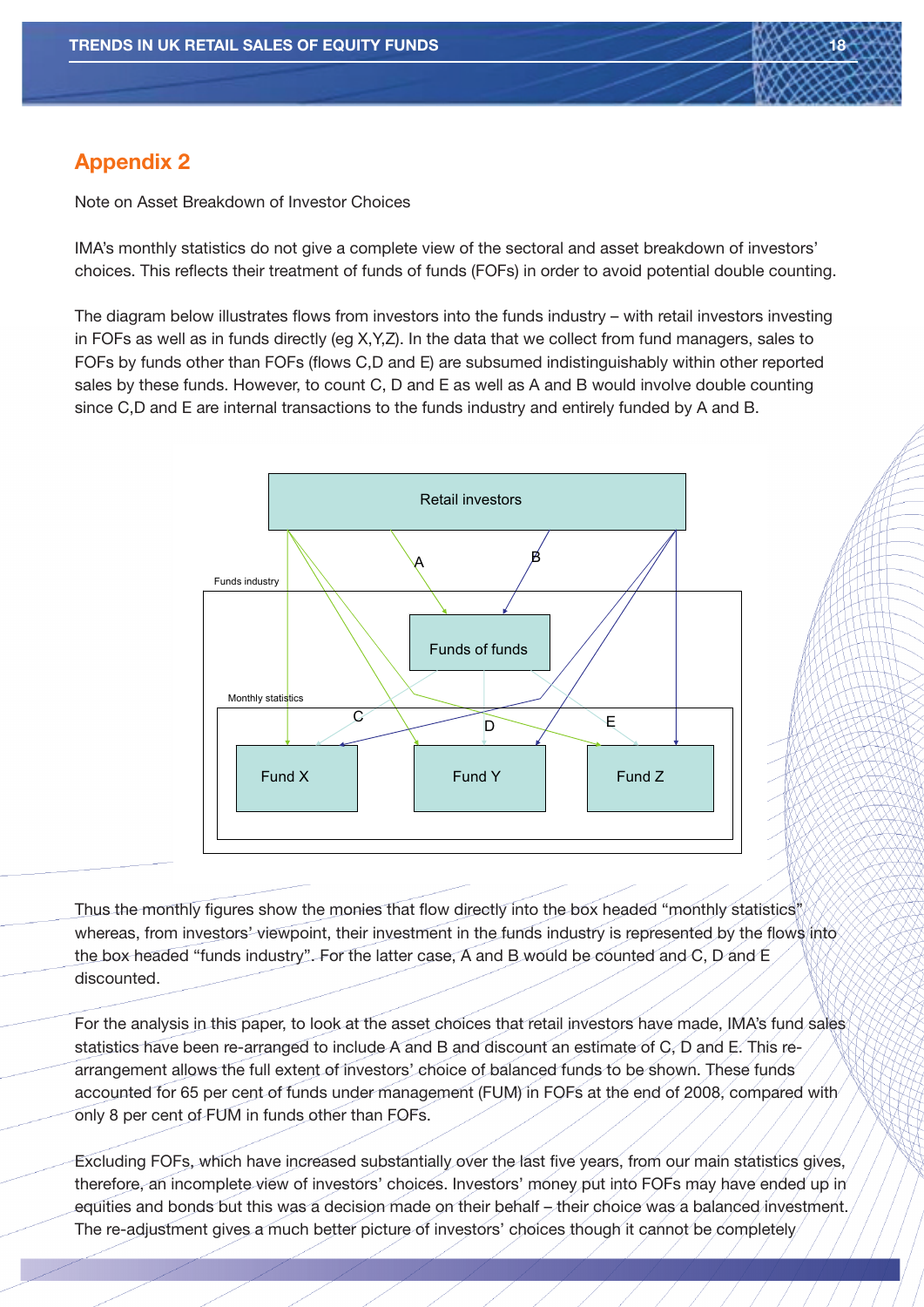accurate because, whilst IMA collects information from FOFs that describes flows A and B, it is necessary to make an estimate of flows C,D and E. This has been made on the assumption that, overall, balanced FOFs allocate net investments they receive from retail investors across asset types in line with the industry average for funds under management in funds other than balanced ones. Alternative assumptions about the investments of FOFs would vary the results to some extent.